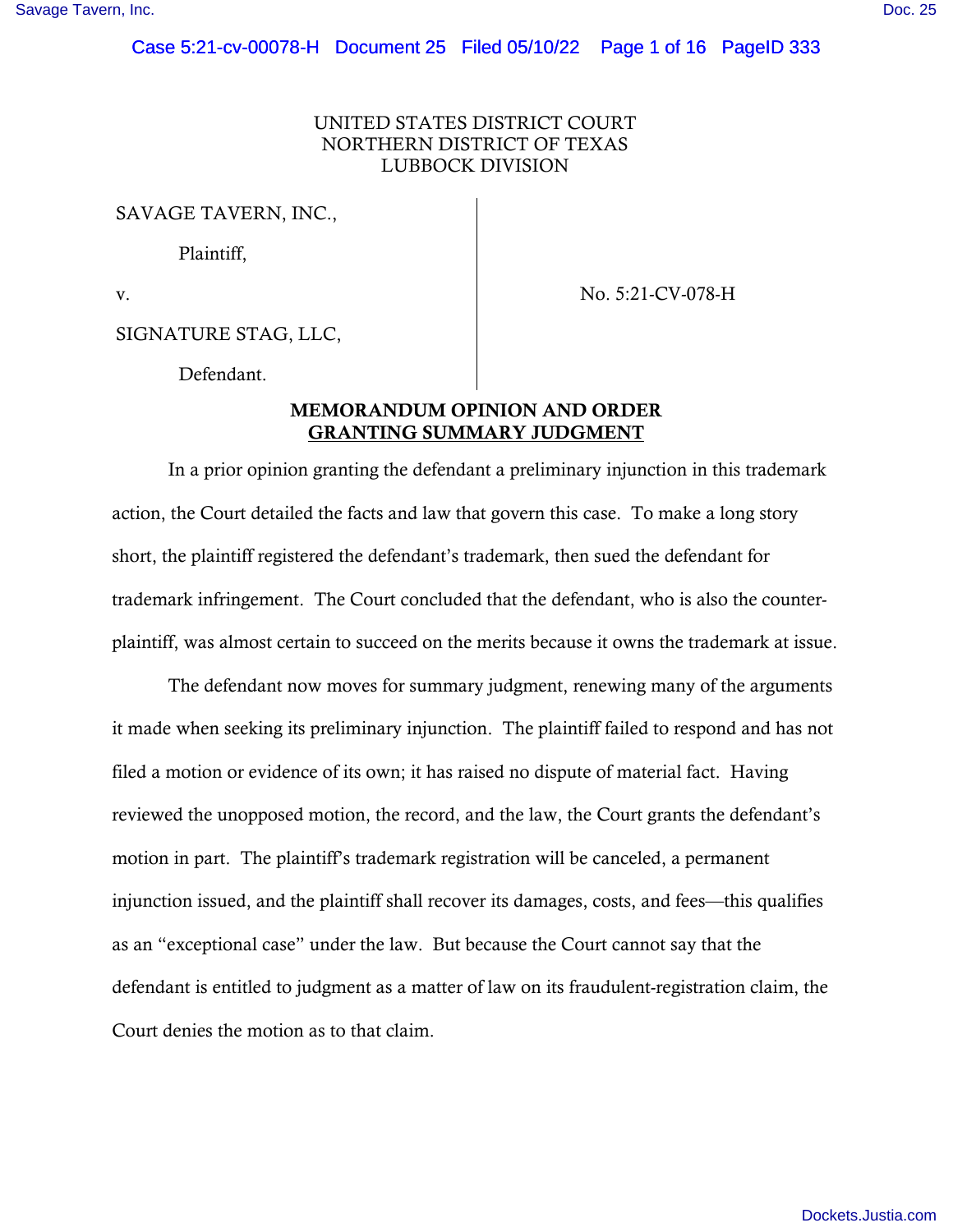# 1. Factual and Procedural Background

The Court's opinion and order granting a preliminary injunction (Dkt. No. 21) details the factual history of this case, so only a brief synopsis follows.

Signature Stag is a clothing store with locations in Lubbock and Midland. Dkt. No. 11 at 1–4. To promote its apparel in West Texas—where Texas Tech fans predominate—it designed a logo ("the Mark") to affix to some of its products, including hats and shirts. *Id.*  at 3–4. The first item bearing the Mark was sold in 2016. *Id*.

Savage Tavern is a sports bar near Texas Tech's campus in Lubbock that opened in 2018. Dkt. No. 10 at 1–2. Throughout its existence, it used the same Mark as Signature Stag. *See* Dkt. No. 21 at 2–5.

In 2020, Savage Tavern registered the Mark as a trademark (No. 6,140,413) with the Patent and Trademark Office. Dkt. No. 1 at 12. In doing so, it represented that it had the right to use the Mark and that it knew of no others who did. It also said that it first used the Mark in July 2017 (Dkt. No. 14 at 4), despite not opening until 2018. Dkt. No. 11 at 29.

Savage Tavern then sued Signature Stag for trademark infringement. Dkt. No. 1. Signature Stag answered, counterclaimed, and moved for a preliminary injunction. Dkt. Nos. 4; 5; 9. The Court granted the motion for a preliminary injunction and barred Savage Tavern from any and all uses of the Mark until the Court could resolve the merits. Dkt. No. 21. In doing so, the Court noted that trademarks are owned by the first person to use them in commerce, not the first person to register them with the PTO. *Id*. at 21–23. Since Savage Tavern offered no evidence of its use of the Mark before Signature Stag's first sale, Signature Stag was almost certain to prevail in showing that it is the Mark's true owner. *Id*.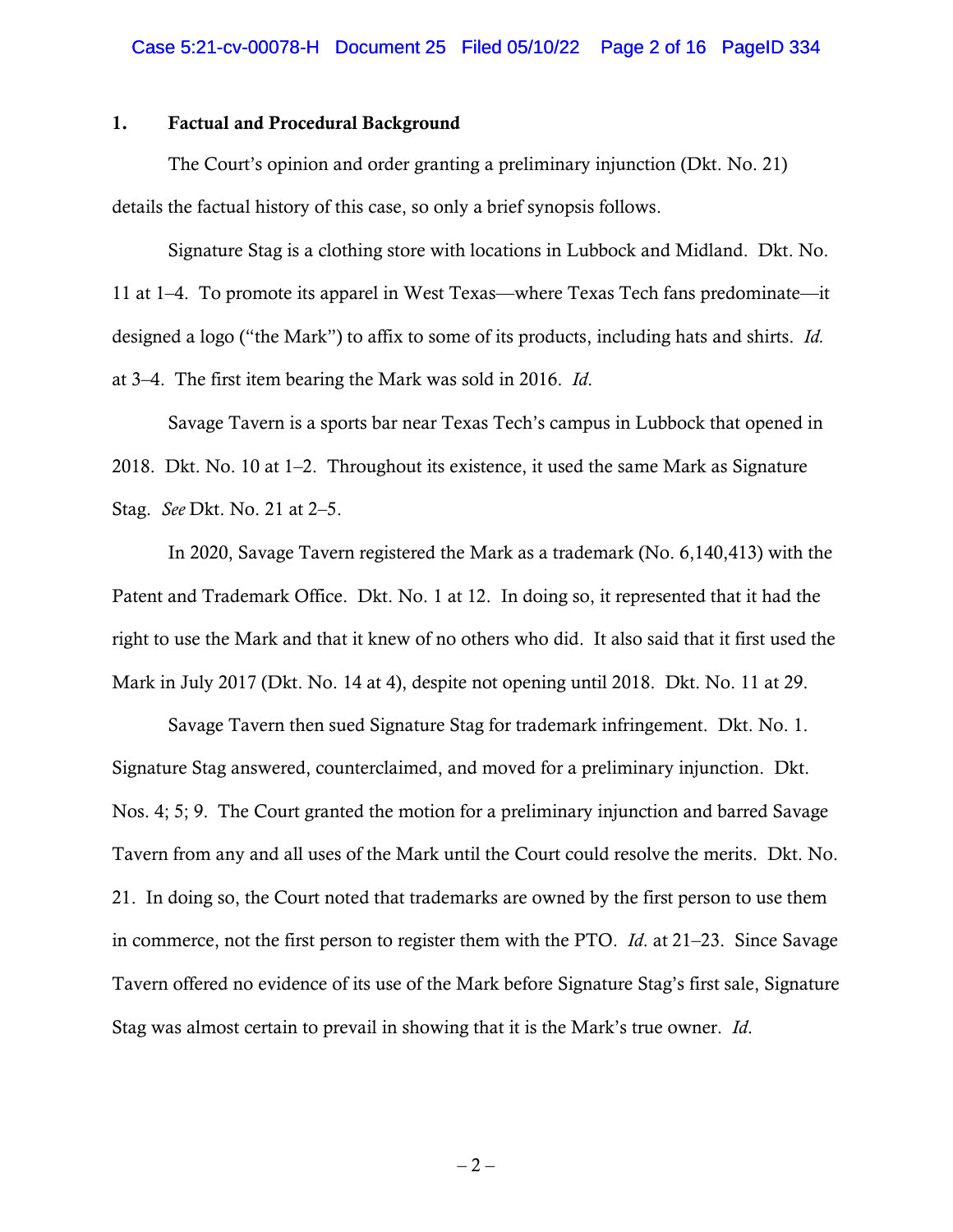### Case 5:21-cv-00078-H Document 25 Filed 05/10/22 Page 3 of 16 PageID 335

Signature Stag then moved for summary judgment, seeking judgment in its favor, a permanent injunction, cancellation of Savage Tavern's registration, and attorney's fees. Dkt. No. 22. No response was filed. The motion is ripe nevertheless.

### 2. Governing Law

Summary judgment shall be granted when the record shows that there is no genuine dispute as to any material fact and that the moving party is entitled to judgment as a matter of law. Fed. R. Civ. P. 56(a); *Celotex Corp. v. Catrett*, 477 U.S. 317, 323-25 (1986); *Ragas v. Tenn. Gas Pipeline Co.*, 136 F.3d 455, 458 (5th Cir. 1998).

The substantive law determines which facts are material. *Anderson v. Liberty Lobby, Inc.*, 477 U.S. 242, 248 (1986). Here, that law is the Lanham Act and Texas's law of unfair competition. Fortunately, the two are identical in all relevant respects. *Viacom Int'l v. IJR Cap. Invs., LLC*, 891 F.3d 178, 184 (5th Cir. 2018). A dispute regarding a material fact is "genuine" if the evidence is such that a reasonable jury could return a verdict in favor of the nonmoving party. *Anderson*, 477 U.S. at 248. "Only disputes over facts that might affect the outcome of the suit under the governing laws will properly preclude the entry of summary judgment." *Id.* Accordingly, disputed fact issues that are "irrelevant and unnecessary" cannot preclude entry of summary judgment. *Id*. When ruling on a motion for summary judgment, the Court is required to view all facts and inferences in the light most favorable to the nonmoving party and resolve all disputed facts in favor of the nonmoving party. *Boudreaux v. Swift Transp. Co., Inc.*, 402 F.3d 536, 540 (5th Cir. 2005). Further, a court "may not make credibility determinations or weigh the evidence." *Reeves v. Sanderson Plumbing Prods., Inc.*, 530 U.S. 133, 150 (2000); *Anderson*, 477 U.S. at 254–55.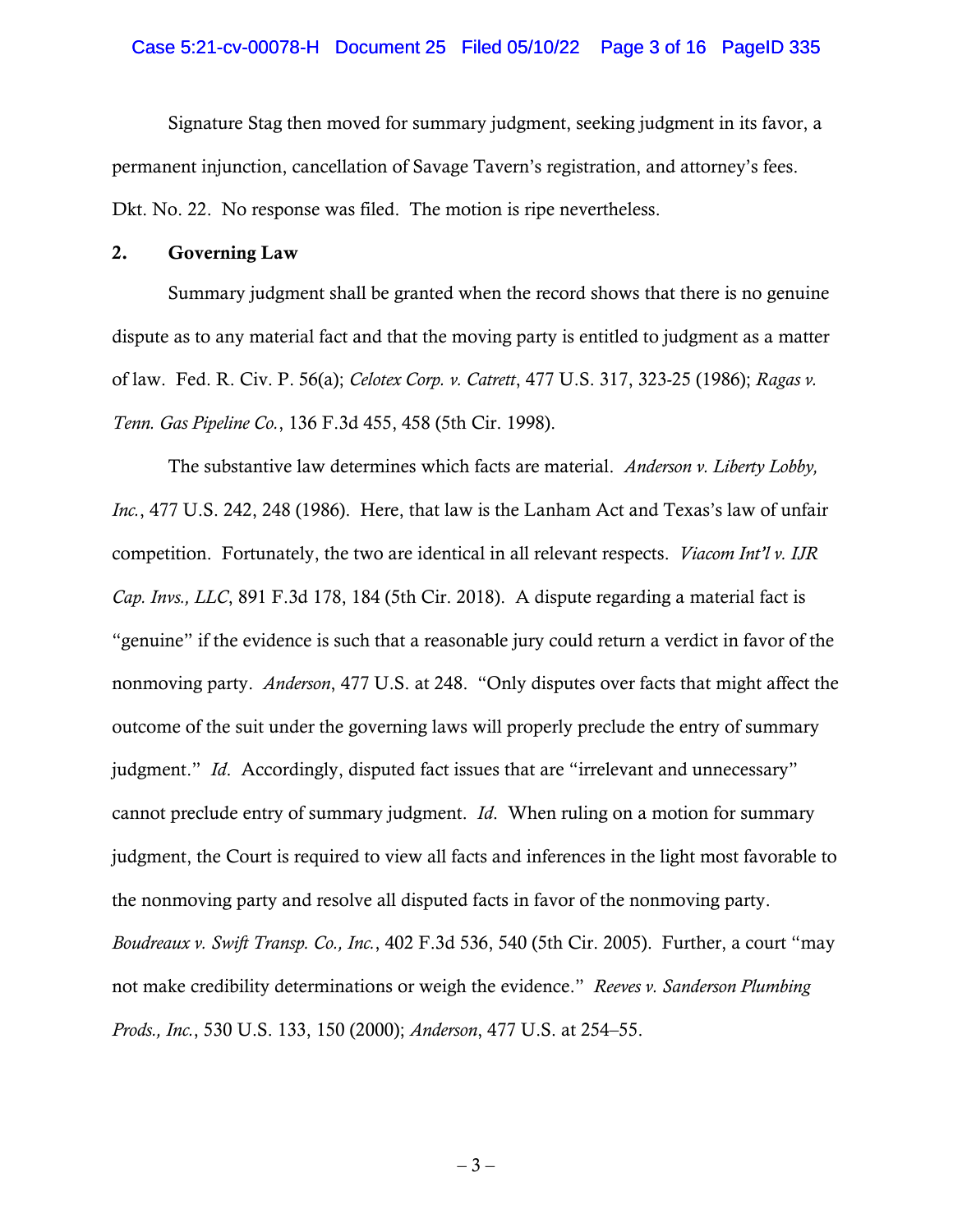### Case 5:21-cv-00078-H Document 25 Filed 05/10/22 Page 4 of 16 PageID 336

When a summary judgment movant will not have the burden of proof on a claim at trial, she can obtain summary judgment by pointing the Court to the absence of evidence on any essential element of the nonmovant's claim. *See Celotex*, 477 U.S. at 324–25. Once she does so, the nonmovant must go beyond his pleadings and designate specific facts demonstrating that there is a genuine issue for trial. *See id*. at 324; *Little v. Liquid Air Corp.*, 37 F.3d 1069, 1075 (5th Cir. 1994) (en banc). The nonmovant's failure to produce proof as to any essential element renders all other facts immaterial. *See TruGreen Landcare, L.L.C. v. Scott*, 512 F. Supp. 2d 613, 623 (N.D. Tex. 2007) (Fitzwater, J.). Summary judgment is mandatory where the nonmovant fails to meet this burden. *Little*, 37 F.3d at 1076.

On the other hand, "if the movant bears the burden of proof on an issue, either because he is the plaintiff or as a defendant he is asserting an affirmative defense, he must establish beyond peradventure *all* of the essential elements of the claim or defense to warrant judgment in his favor." *Fontenot v. Upjohn Co.*, 780 F.2d 1190, 1194 (5th Cir. 1986) (emphasis in original). "The court has noted that the 'beyond peradventure' standard is 'heavy.'" *Carolina Cas. Ins. Co. v. Sowell*, 603 F. Supp. 2d 914, 923-24 (N.D. Tex. 2009) (Fitzwater, C.J.) (quoting *Cont'l Cas. Co. v. St. Paul Fire & Marine Ins. Co*., No. 3:14-CV-1866- D, 2007 WL 2403656, at \*10 (N.D. Tex. Aug. 23, 2007) (Fitzwater, J.)).

Once the movant has made an initial showing that there is no evidence to support the nonmovant's case, the nonmovant must come forward with competent summary judgment evidence of the existence of a genuine dispute of material fact. *See Matsushita Elec. Indus. Co. v. Zenith Radio Corp.*, 475 U.S. 574, 586 (1986). Mere conclusory allegations are not competent summary judgment evidence and thus are insufficient to defeat a motion for summary judgment. *Eason v. Thaler*, 73 F.3d 1322, 1325 (5th Cir. 1996). Neither are

 $-4-$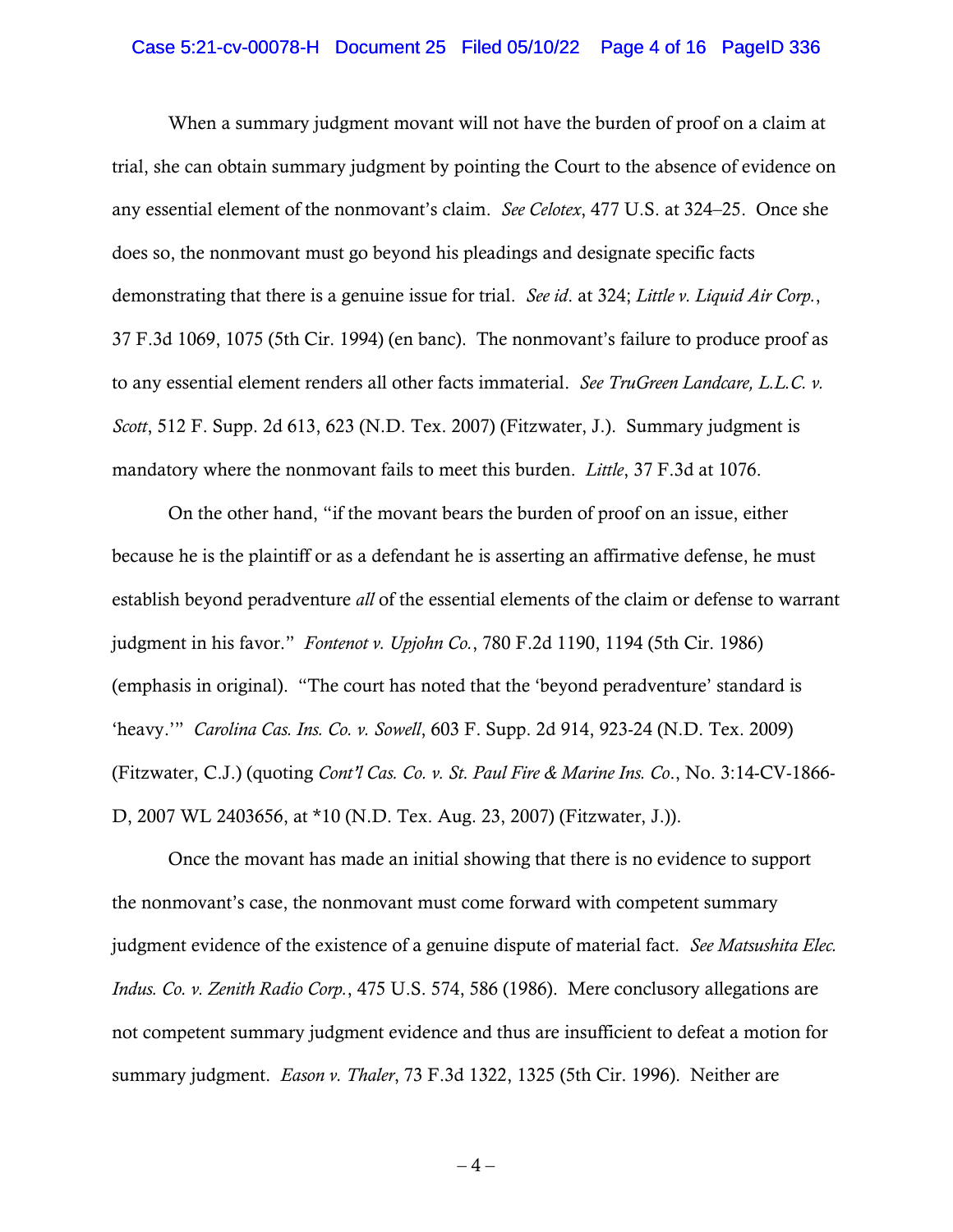#### Case 5:21-cv-00078-H Document 25 Filed 05/10/22 Page 5 of 16 PageID 337

unsubstantiated assertions, improbable inferences, and unsupported speculation. *See Forsyth v. Barr*, 19 F.3d 1527, 1533 (5th Cir. 1994). And a party may not rely on inadmissible hearsay in opposing a motion for summary judgment. *See Bellard v. Gautreaux*, 675 F.3d 454, 460–61 (5th Cir. 2012).

"The party opposing summary judgment is required to identify specific evidence in the record and to articulate the precise manner in which that evidence supports his or her claim." *Ragas*, 136 F.3d at 458. "A failure on the part of the nonmoving party to offer proof concerning an essential element of its case necessarily renders all other facts immaterial and mandates a finding that no genuine issue of fact exists." *Adams v. Travelers Indem. Co. of Conn.*, 465 F.3d 156, 164 (5th Cir. 2006) (internal quotation marks omitted). If the nonmoving party fails to make a showing sufficient to establish the existence of an element essential to its case and on which it will bear the burden of proof at trial, summary judgment must be granted. *Celotex*, 477 U.S. at 322–23. And "[w]hen the record taken as a whole could not lead a rational trier of fact to find for the nonmoving party, there is no genuine issue for trial." *Matsushita Elec. Indus*., 475 U.S. at 586 (cleaned up).

Local Rule 7.1(e) states that "[a] response and brief to an opposed motion must be filed within 21 days from the date the motion is filed." Signature Stag filed its motion on April 4. That means that Savage Tavern had until April 25 to file its response. It failed to do so, making Signature Stag's motion unopposed. *Eversley v. MBank Dallas*, 843 F.2d 172, 174 (5th Cir. 1988). When the nonmoving party fails to respond, the Court treats the moving party's facts as "undisputed for the purposes of the motion." Fed. R. Civ. P. 56(e)(2); *Eversley*, 843 F.2d at 174. Nevertheless, the Court must conduct the Rule 56 analysis described above. *Hibernia Nat'l Bank v. Administracion Central S.A*., 776 F.2d 1277,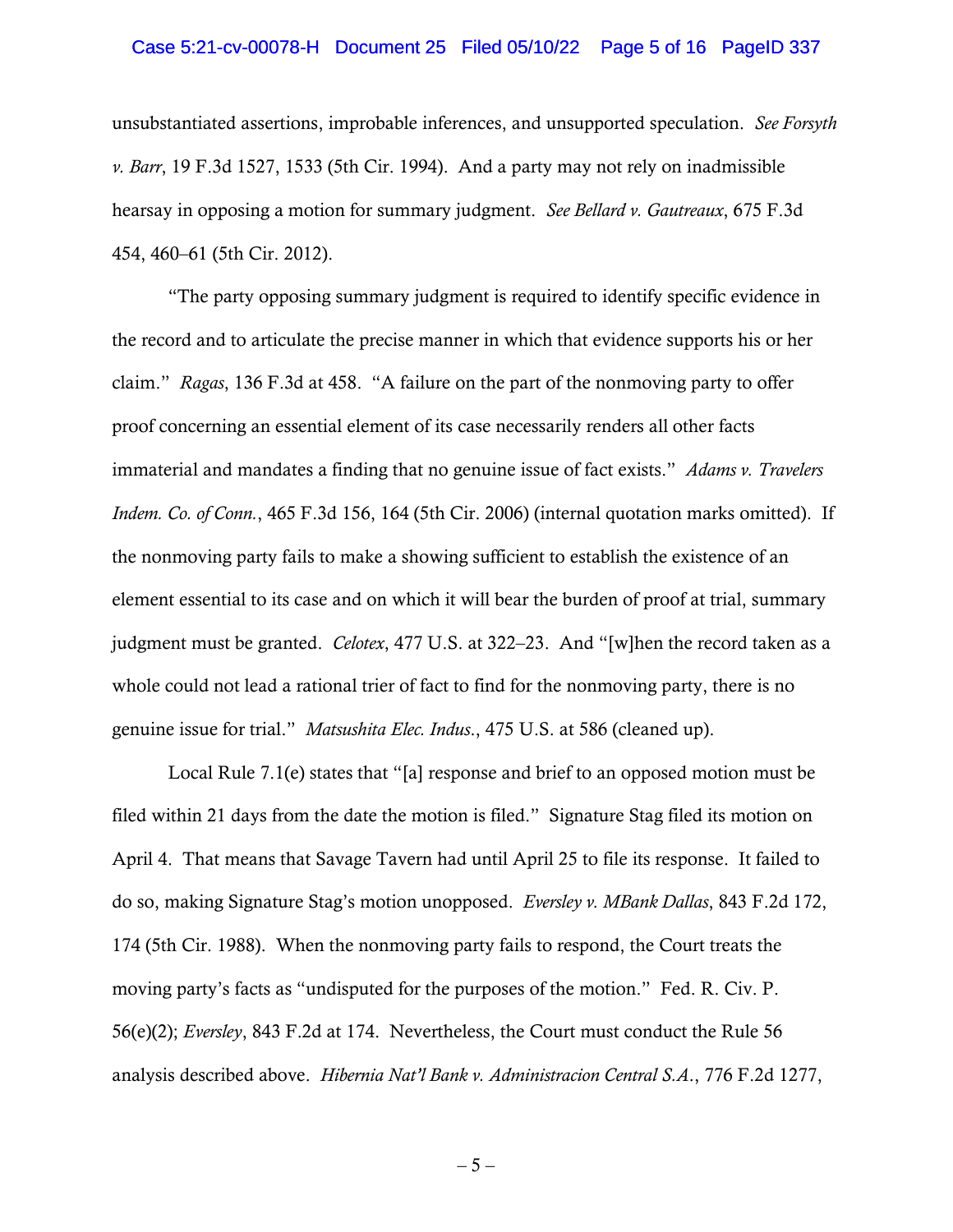#### Case 5:21-cv-00078-H Document 25 Filed 05/10/22 Page 6 of 16 PageID 338

1279 (5th Cir. 1985). Because Savage Tavern filed no response, all of Signature Stag's facts are undisputed.

## 3. Discussion

Whether Signature Stag is entitled to summary judgment is not a difficult question. Savage Tavern dragged Signature Stag into Court believing that it owned the Mark. Wellestablished trademark law and Signature Stag's unrebutted evidence should have disabused it of that notion in the earliest days of this case. But even without the facts or the law on its side, Savage Tavern persisted in its quixotic efforts through hyperbole and misapprehension. It should have thrown in the towel long ago.

## A. Lanham Act Unfair Competition Claim

To prove unfair competition under the Lanham Act, Signature Stag must prove that the Mark is legally protectable and that Savage Tavern's use of the Mark creates a likelihood of confusion as to source, affiliation, or sponsorship. 15 U.S.C. § 1125(a)(1)(A); *Scott Fetzer Co. v. House of Vacuums Inc.*, 381 F.3d 477, 483 (5th Cir. 2004); *Streamline Prod. Sys., Inc. v. Streamline Mfg., Inc.*, 851 F.3d 440, 450 (5th Cir. 2017); *Nola Spice Designs, LLC v. Haydel Enters., Inc.*, 783 F.3d 527, 536 (5th Cir. 2015). Signature Stag must also prove that it is the Mark's senior user. *See Paulsson Geophysical Servs., Inc. v. Sigmar*, 529 F.3d 303, 309 (5th Cir. 2008). "An ownership right 'accrues when goods bearing the mark are placed on the market.'" *Viacom Int'l, Inc. v. IJR Cap. Invs., LLC*, 891 F.3d 178, 186 (5th Cir. 2018) (quoting *Blue Bell, Inc. v. Farah Mfg. Co.*, 508 F.2d 1260, 1265 (5th Cir. 1975)).

The Court's prior opinion details why the Mark is protectible—it is a novel and detailed logo whose sole purpose is source identification. Dkt. No. 21 at 18–20. No evidence has been introduced that alters that analysis, and the Court incorporates it in full.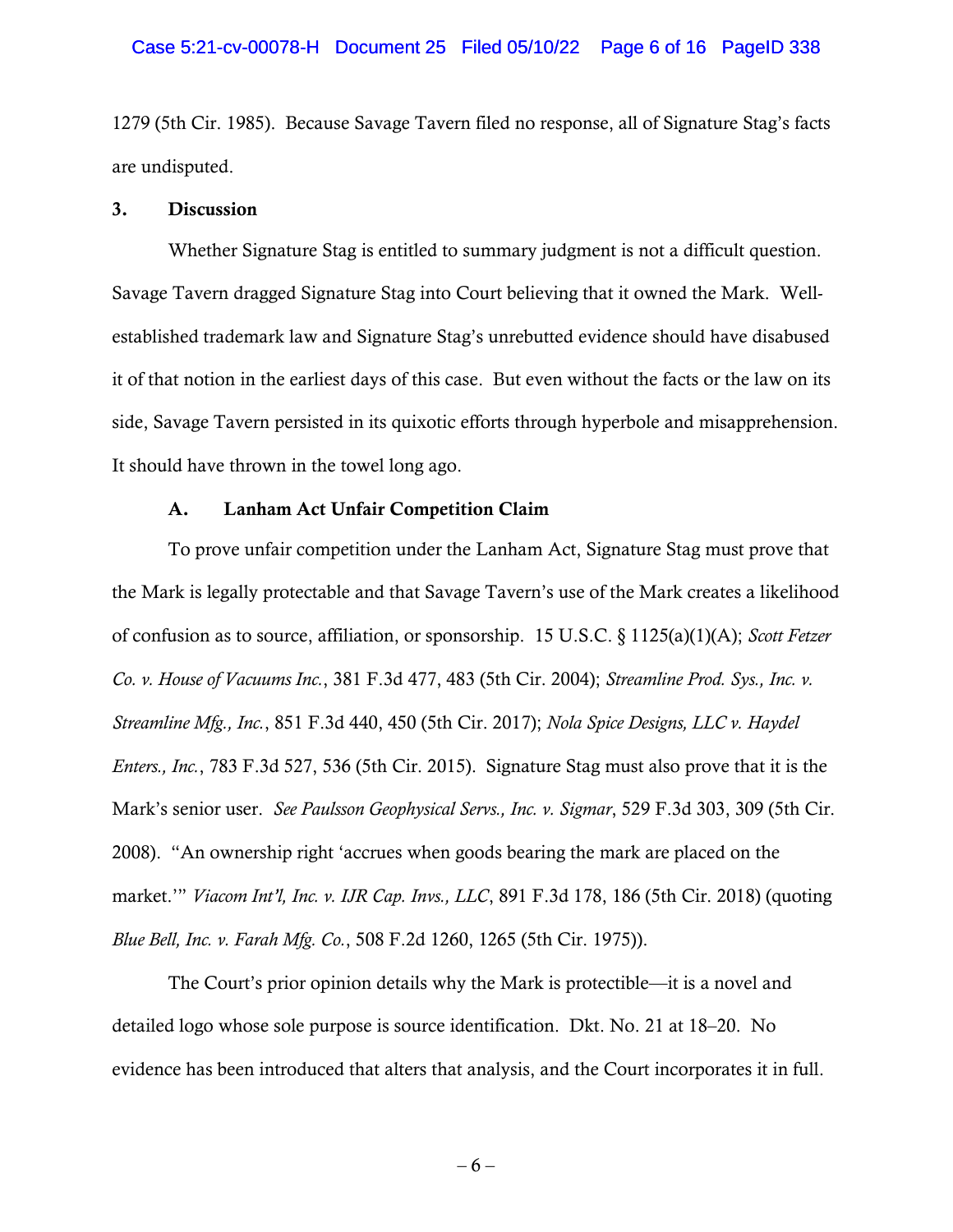### Case 5:21-cv-00078-H Document 25 Filed 05/10/22 Page 7 of 16 PageID 339

Signature Stag also has presented evidence that it designed and first used the Mark in 2016. *See* Dkt. No. 24 at 3–23. Savage Tavern, meanwhile, has still never presented any evidence to the contrary. *See* Dkt. No. 21 at 21 (noting that Savage Tavern presented no evidence at the preliminary-injunction stage). Thus, Savage Tavern does not own the trademark at the center of this case because it was not the first to use it in commerce—Signature Stag was. Finally, Savage Tavern has presented no evidence that there is no likelihood of confusion. Indeed, it has argued that there is a likelihood of confusion between the two competing uses of the Mark. Dkt. Nos. 1 at 8; 13 at 7. Again, the Court incorporates in full its prior twenty-page likelihood-of-confusion analysis because no new facts have been presented that would change its conclusion that the competing uses of the Mark lead to a likelihood of confusion. Dkt. No. 21 at 23–43; *see also Alliance for Good Government v. Coalition for Better Government*, 901 F.3d 498, 509 (5th Cir. 2018) ("While likelihood of confusion typically presents a contested fact issue, 'summary judgment may be upheld if the . . . record compels the conclusion that the movant is entitled to judgment as a matter of law.'") (quoting *Bd. of Supervisors for La. State Univ. Agric. & Mech. College v. Smack Apparel Co.*, 550 F.3d 465, 474 (5th Cir. 2008)).

In sum, since the Mark is protectible, Signature Stag owns it, and the parties' competing uses give rise to a likelihood of confusion, Signature Stag is entitled to summary judgment as to its unfair-competition counterclaim against Savage Tavern. And, as a necessary consequence, Signature Stag is also entitled to summary judgment as to all of Savage Tavern's claims against it (*see* Dkt. No. 1 at 7–10), as they all depend upon the nowdebunked theory that Savage Tavern owns the Mark.

 $-7-$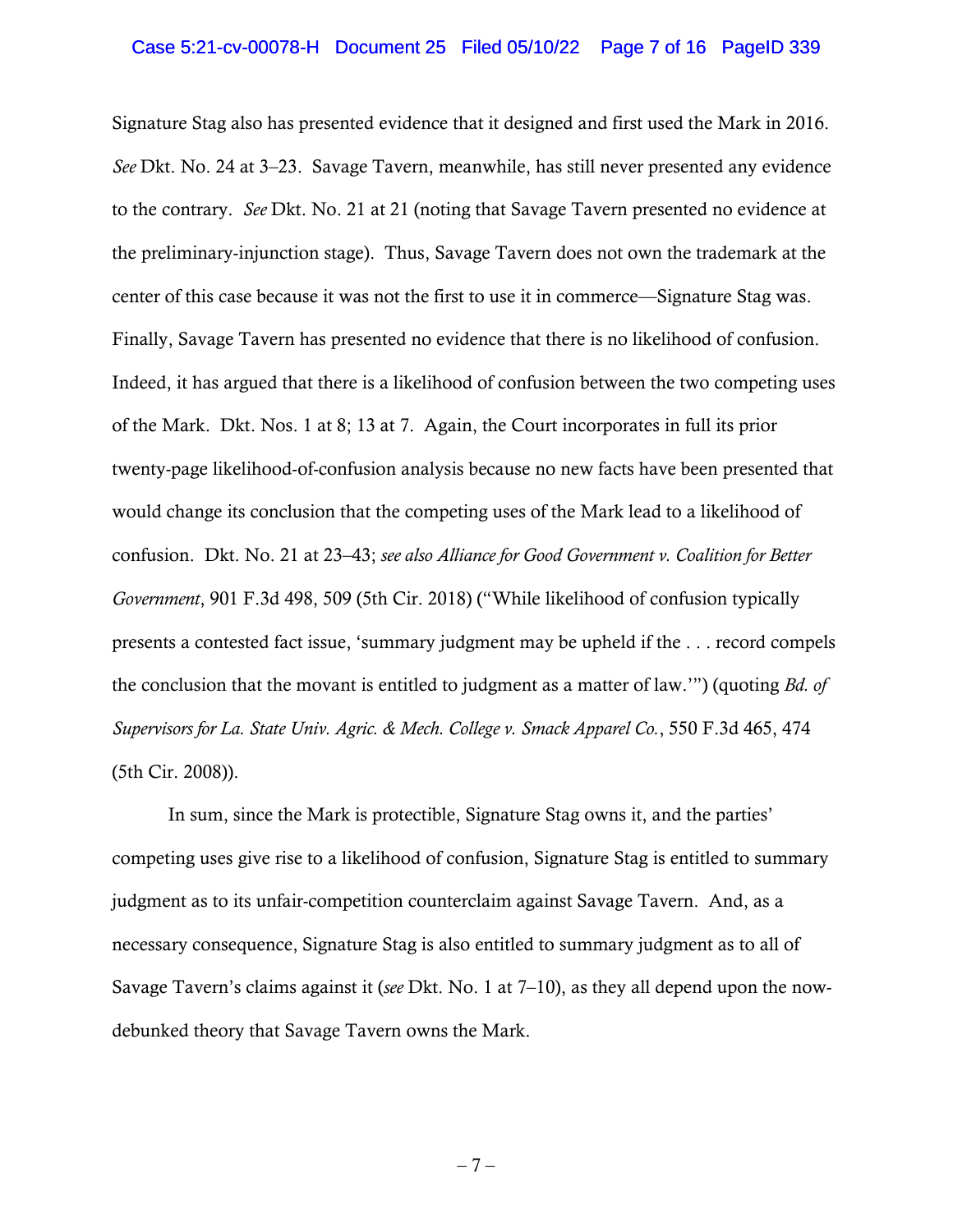# B. State-law Claims

"A common law trademark infringement action under Texas law presents no difference in issues than those under federal trademark infringement actions." *Zapata Corp. v. Zapata Trading Int'l, Inc.*, 841 S.W.2d 45, 47 (Tex. App.—Houston [14th Dist.] 1992, no writ); *Viacom Int'l v. IJR Cap. Invs., LLC*, 891 F.3d 178, 184 (5th Cir. 2018) ("A trademark infringement action under Texas common law is analyzed in the same manner as a Lanham Act claim."); *see* 70 Tex. Jur. 3d Trademarks, etc. § 35 (citing *Horseshoe Bay Resort Sales Co. v. Lake Lyndon B. Johnson Imp. Corp.*, 53 S.W.3d 799 (Tex. App.—Austin 2001, pet. denied) and *Hardriders Motorcycle Club Assoc. v. Hardriders, Inc.*, 2015 WL 5025526 (Tex. App.— Houston [14th Dist.] 2015, pet. denied)). Since Signature Stag prevails on its federal trademark claim, it prevails on its state claim, too.<sup>[1](#page-7-0)</sup>

To the extent Savage Tavern believes that 15 U.S.C.  $\S$  1125(c)(6) bars such a claim, the Court points to its prior opinion and the following analysis: Since Savage Tavern has no "valid registration," Section  $1125(c)(6)$  is inapposite. Dkt. No. 21 at 51–53.

<span id="page-7-0"></span><sup>1</sup> Signature Stag also brought claims for trade-dress infringement and dilution. *See* Dkt. Nos. 5 at 6– 7; Dkt. No. 23 at 19–21; *see also* Dkt. No. 10 at 5 (citing 15 U.S.C. § 1125(c)(1)). The Court denies relief on these claims. First, the Mark is a trademark, not trade dress, although that is largely a distinction without a difference. *See Two Pesos, Inc. v. Taco Cabana, Inc*., 505 U.S. 763 (1992); McCarthy  $\S 8.1$ . Second, as to dilution: Signature Stag has not established that the Mark is a "famous mark." For a mark to be "famous," it must be "widely recognized by the general consuming public of the United States." 15 U.S.C. § 1125(c)(2)(A); *see Springboards to Educ., Inc. v. Houston Indep. Sch. Dist.*, 912 F.3d 805, 818 (5th Cir. 2019); *Bd. of Regents, Univ. of Texas Sys. v. KST Elec., Ltd*., 550 F. Supp. 2d 657, 673–79 (W.D. Tex. 2008) (explaining that federal dilution claims should be reserved for marks akin to Budweiser, Barbie, and Camel); *see also* McCarthy § 24.104 ("The statutory requirement of 'fame' can be a potent barrier and its filtering mesh must be woven tightly by the courts so that only truly eminent and widely recognized marks are labeled as 'famous.'"). Texas's dilution statute is identical in all material respects, though it offers a more generous understanding of "famous." *Compare* 15 U.S.C. § 1125(c) *with* Tex. Bus. & Com. Code § 16.103. Still, Signature Stag has not proven beyond peradventure that the Mark is tantamount to Budweiser or Barbie amongst those in West Texas. Regardless, neither the trade-dress nor the dilution claim would expand the scope of the relief to which Signature Stag is entitled—Signature Stag's other claims provide all the relief it seeks.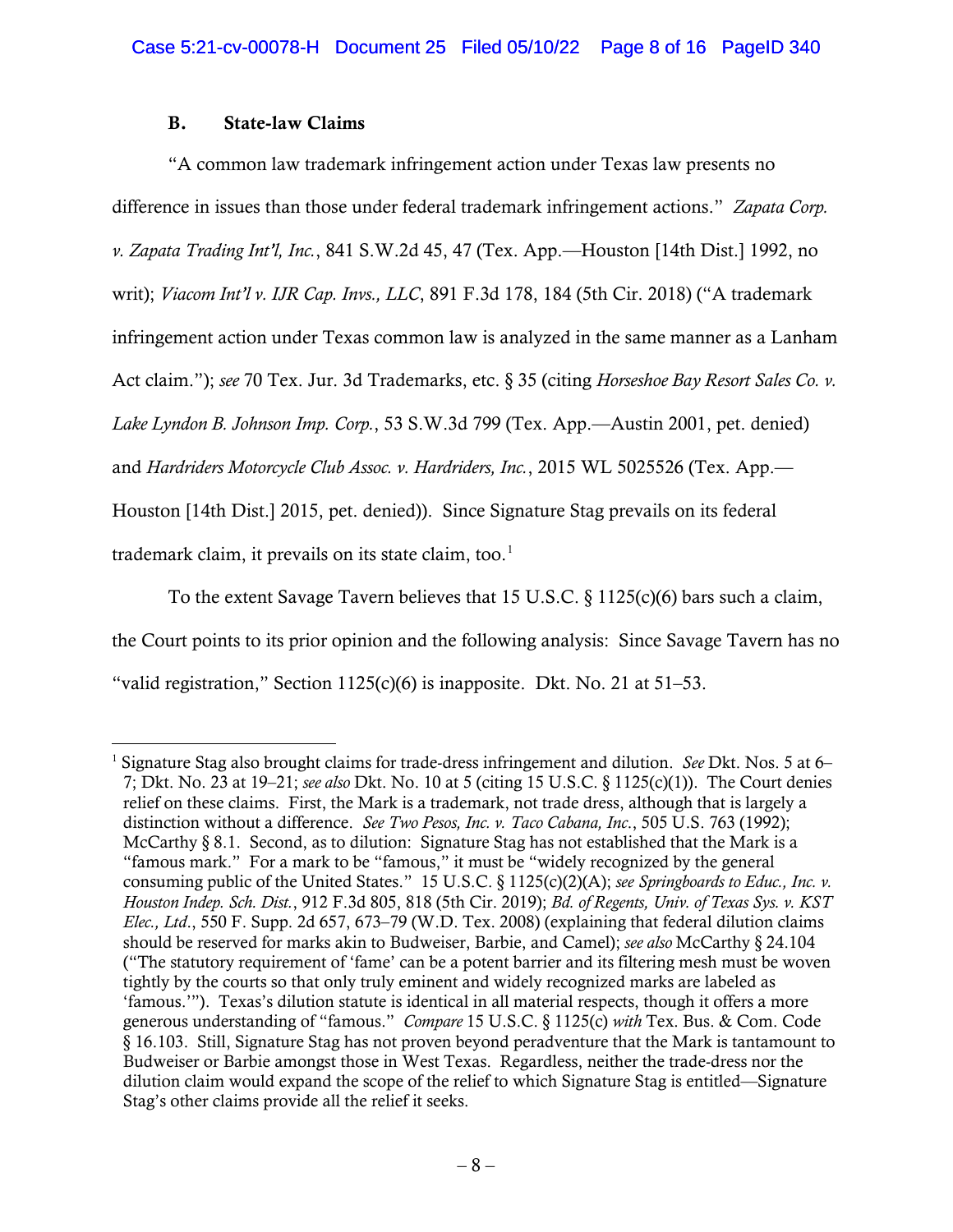# C. Cancellation of the Mark's Registration

"[D]istrict courts can cancel registrations during infringement litigation, just as they can adjudicate infringement in suits seeking judicial review of registration decisions." *B & B Hardware, Inc. v. Hargis Indus., Inc.*, 575 U.S. 138, 155 (2015); *see* 15 U.S.C. § 1119 ("In any action involving a registered mark the court may . . . order the cancelation of registrations."). Where a court finds infringement by the registrant, cancellation is the best course, if not required. *See Central Mfg., Inc. v. Brett*, 492 F.3d 876, 883 (7th Cir. 2007); *Gracie v. Gracie*, 217 F.3d 1060, 1065–66 (9th Cir. 2000); *American Heritage Life Ins. Co. v. Heritage Life Ins. Co.*, 494 F.2d 3, 13–14 (5th Cir. 1974), *abrogated on other grounds by B & B Hardware*, 575 U.S. 138; *Bascom Launder Corp. v. Telecoin Corp*., 204 F.2d 331, 335–36 (2d Cir. 1953); *see also* J. Thomas McCarthy, McCarthy on Trademarks § 30:109 (5th ed. 2018).

Only "[t]he owner of a trademark used in commerce may request registration of its trademark." 15 U.S.C. § 1051(a)(1); *Holiday Inn v. Holiday Inns, Inc.*, 534 F.2d 312, 319 n.6 (C.C.P.A. 1976) ("One must be the owner of a mark before it can be registered."). "Ownership of trademarks is established by use, not by registration." *Union Nat. Bank of Texas, Laredo, Tex. v. Union Nat. Bank of Texas, Austin, Tex.*, 909 F.2d 839, 842 (5th Cir. 1990). Since Savage Tavern was not the Mark's first user, it was not the Mark's owner and, therefore, could not register the Mark. Its registration is void. McCarthy  $\S 19:53$  ("If the entity filing the application was not the owner of the mark as of the filing date, the application is void ab initio."). The Mark is less than five years old, so the Court orders that Savage Tavern's registration, No. 6,140,413, be cancelled as void ab initio.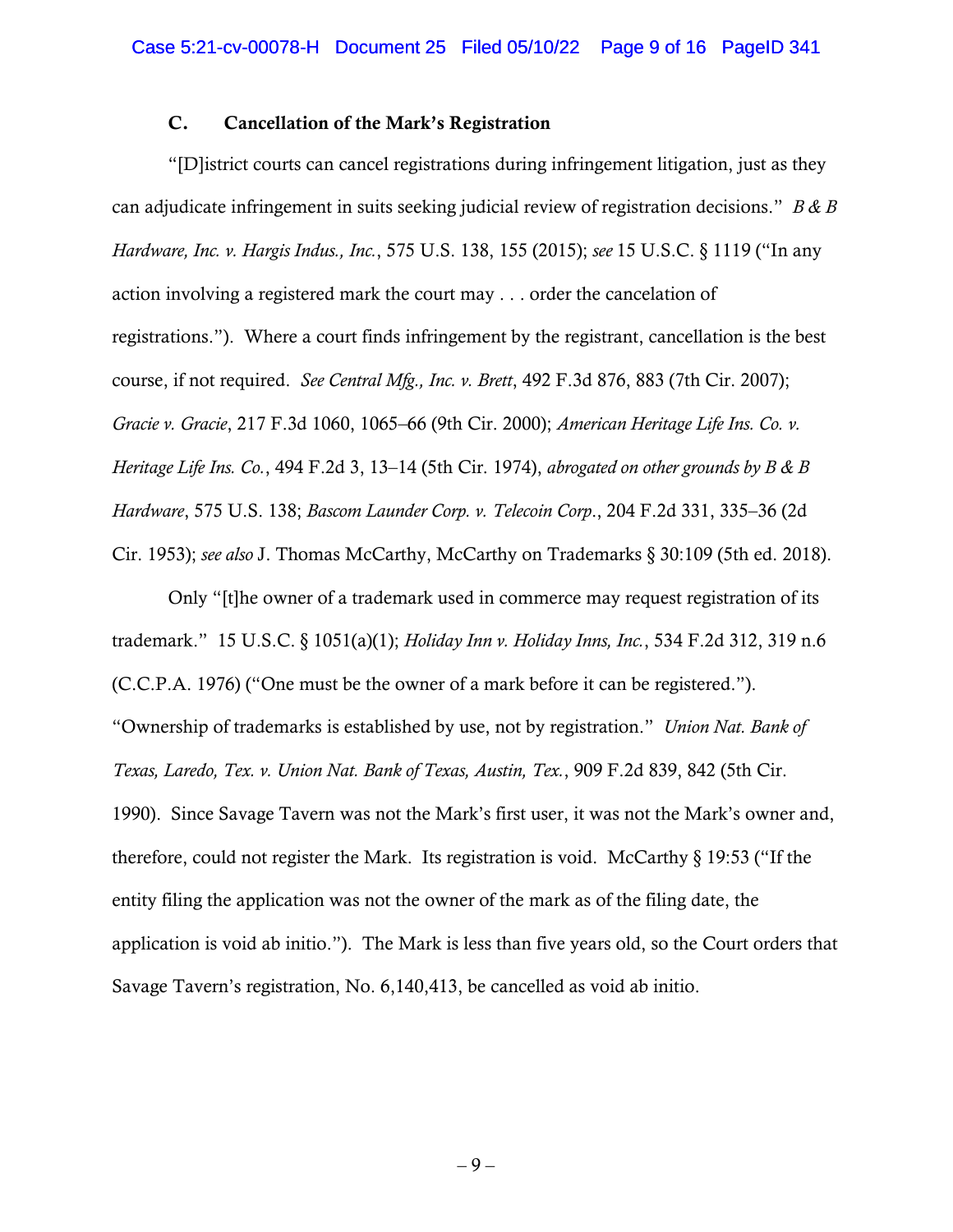# D. Fraudulent Registration

Signature Stag counterclaimed for fraudulent registration (Dkt. No. 5 at 10–11) and now moves for summary judgement on that claim (*see, e.g.*, Dkt. No. 23 at 26). *See*  15 U.S.C. § 1120 (creating a cause of action for anyone injured by a "false or fraudulent" registration).

To prove that a registration is "false or fraudulent," a challenger must prove "(1) a false representation, (2) regarding a material fact, (3) the registrant's knowledge or belief that the representation is false, (4) the intent to induce reliance on the misrepresentation, (5) reasonable reliance, and (6) damages proximately resulting from the reliance." *Burnscraft Mfg. Corp. v. Nat'l Constr. Rentals, Inc.*, No. H-13-2769, 2014 WL 1386300, at \*4 (S.D. Tex. Apr. 9, 2014) (Rosenthal, J.) (citing *Robi v. Five Platters, Inc.*, 918 F.2d 1439, 1444 (9th Cir. 1990)). "To succeed on a claim of fraudulent registration, the challenging party must prove by clear and convincing evidence that the applicant made false statements with the intent to deceive the licensing authorities." *Meineke Disc. Muffler v. Jaynes*, 999 F.2d 120, 126 (5th Cir. 1993). A party bears a heavy burden to prove fraud. *Dallas Cowboys Football Club, Ltd. v. Am.'s Team Props., Inc.*, 616 F. Supp. 2d 622, 644 (N.D. Tex. 2009) (Kinkeade, J.). "'Because the trademark application oath is phrased in terms of a subjective belief, it is extremely difficult to prove fraud so long as the signer has an honestly held, good faith belief that it is the senior right holder.'" *Burnscraft*, 2014 WL 1386300 at \*9 (quoting *Hana Fin., Inc. v. Hana Bank*, 500 F. Supp. 2d 1228, 1235 (C.D. Cal. 2007)). In addition, the party attempting to show fraud must show that the PTO reasonably relied on the misrepresentation and that the registration resulted in injury. *Texas Pig Stands, Inc. v. Hard*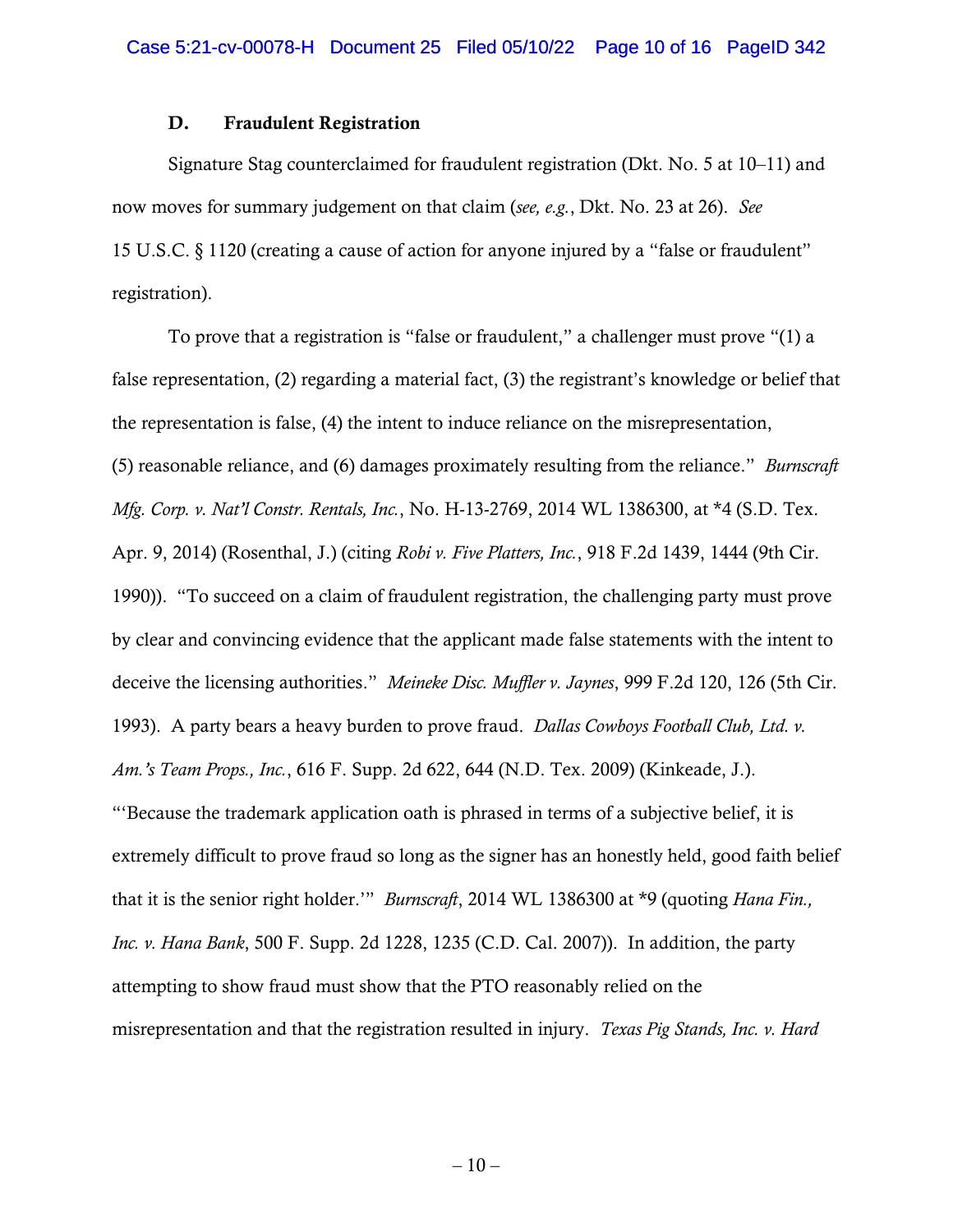*Rock Cafe Int'l, Inc.*, 951 F.2d 684, 693 n.14 (5th Cir. 1992) (citing *Artcraft Novelties v. Baxter Lane Co.*, 685 F.2d 988, 992 (5th Cir. 1982))

Based on the record before it, the Court is unable to determine whether Savage Tavern procured its registration through fraud. As the Court has previously discussed, there is strong evidence that Brandon Fuller, Savage Tavern's agent and the individual who signed the registration application with the Patent and Trademark Office, knew of a "concurrent use" of the Mark at the time the application was filed and failed to disclose such knowledge, contrary to 15 U.S.C. § 1051(a)(3)(D). Dkt. No. 21 at 48; *see also* TEAS Plus Application, Serial No. 88-777,54[2](#page-10-0) (Jan. 29, 2020)<sup>2</sup> (Savage Tavern's registration application, signed by Brandon Fuller, and sworn under penalty of perjury). But the Court cannot grant summary judgment as a matter of law on the record before it because Signature Stag has not proven beyond peradventure that the registration was fraudulent, rather than simply false. Proving fraud requires proving scienter by clear and convincing evidence. McCarthy § 31:61; *In re Bose Corp.*, 580 F.3d 1240, 1245 (Fed. Cir. 2009) ("Subjective intent to deceive, however difficult it may be to prove, is an indispensable element in the analysis."). The circumstantial evidence of fraud before the Court is strong—particularly in light of the fact that Fuller is alleged to have known of Signature Stag's use of the mark on apparel before the registration was filed—but the Court cannot say that it is proven by clear and convincing evidence.

The Court therefore denies Signature Stag's motion as to its fraudulent-registration claim. Of course, Signature Stag is free to proceed to trial on this claim if it chooses. The

<span id="page-10-0"></span><sup>&</sup>lt;sup>2</sup> Available at https://tsdr.uspto.gov/documentviewer?caseId=sn88777542&docId=FTK20200 203121535#docIndex=15&page=1.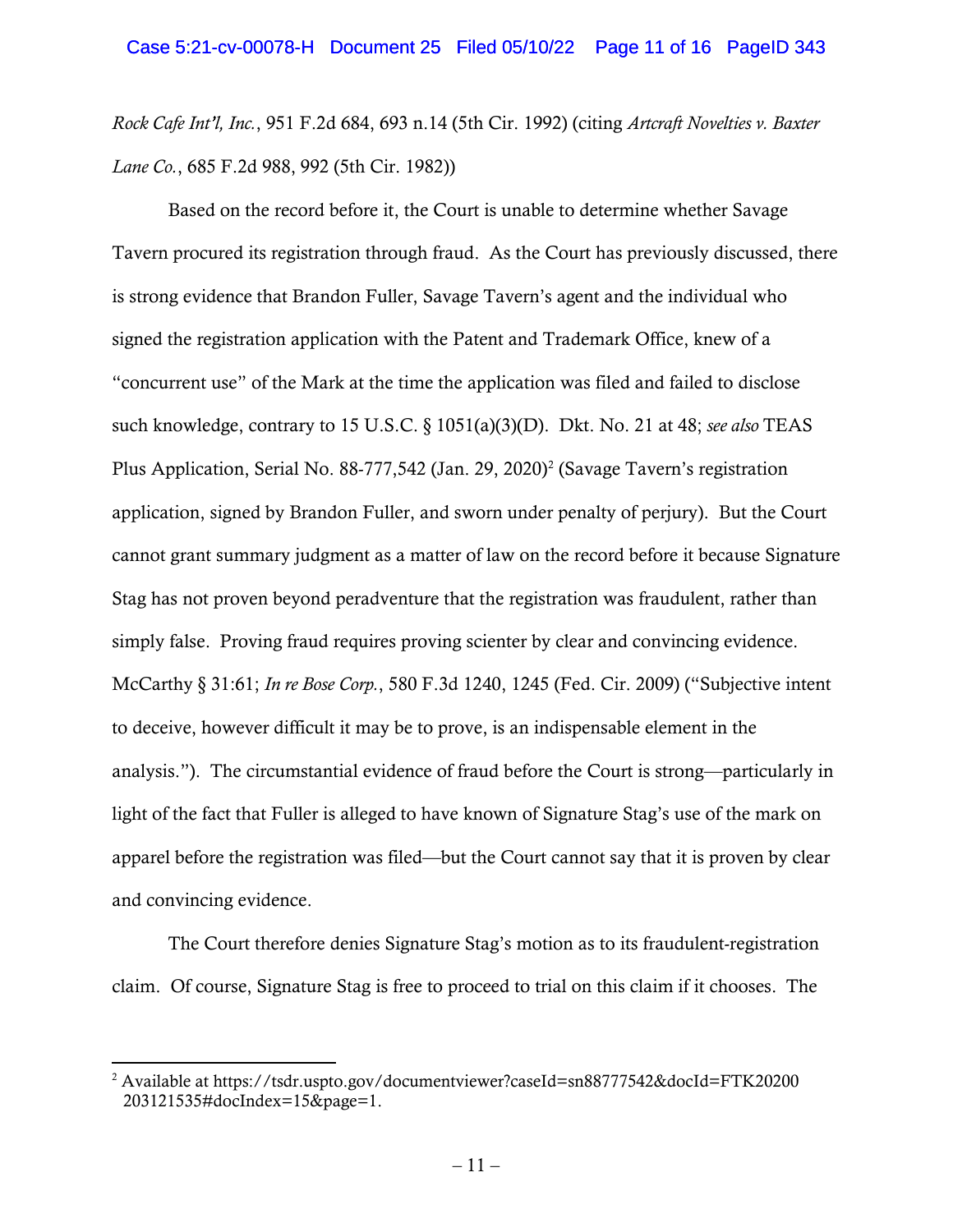#### Case 5:21-cv-00078-H Document 25 Filed 05/10/22 Page 12 of 16 PageID 344

Court notes that it will cancel Savage Tavern's registration and, as explained below, has determined that this is an exceptional case, entitling Signature Stag to its fees and costs. It is unclear, then, what additional relief a finding that the registration was fraudulently obtained would afford Signature Stag.

### 4. An Exceptional Case

Savage Tavern sought attorney's fees in its complaint. Dkt. No. 1 at 10. Signature Stag made the same request in its counterclaim (Dkt. No. 5 at 13) and its motion for summary judgment (Dkt. No. 23 at 26–29). The Lanham Act provides that "[t]he court in exceptional cases may award reasonable attorney fees to the prevailing party." 15 U.S.C. § 1117(a). Since Signature Stag has been granted relief in the form of a judgment, cancellation, and an injunction, it is a prevailing party entitled to seek attorney's fees. *See Kiva Kitchen & Bath Inc. v. Capital Distrib., Inc.*, 319 F. App'x 316, 322 (5th Cir. 2009).

Given the general language of Section 1117(a), Courts have concluded that there is no rigid test for determining what "exceptional" means. Courts therefore consider the totality of the circumstances when determining whether to award fees. *Octane Fitness, LLC v. ICON Health & Fitness, Inc.*, 572 U.S. 545, 554 (2014). An "exceptional case" is one that "stands out from others with respect to the substantive strength of a party's litigating position (considering both the governing law and the facts of the case) or the unreasonable manner in which the case was litigated." *Id.*; *Baker v. DeShong*, 821 F.3d 620, 623 (5th Cir. 2016) ("While *Octane Fitness* directly concerns the scope of a district court's discretion to award fees for an 'exceptional' case under § 285 of the Patent Act, the case guides our interpretation of § 1117(a) of the Lanham Act and is instructive here."). "[F]rivolousness, motivation, objective unreasonableness (both in the factual and legal components of the

 $-12-$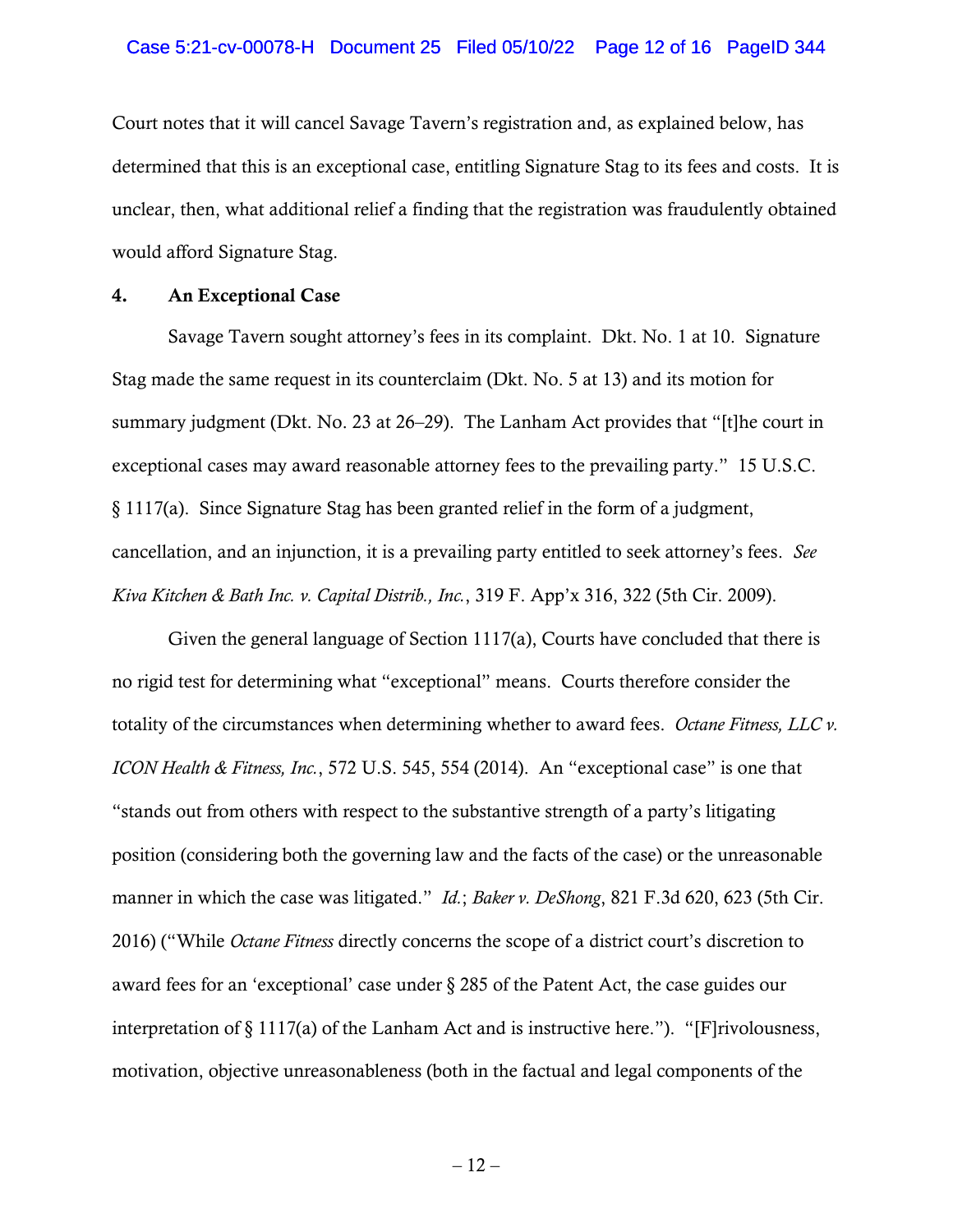### Case 5:21-cv-00078-H Document 25 Filed 05/10/22 Page 13 of 16 PageID 345

case) and the need in particular circumstances to advance considerations of compensation and deterrence" are all proper considerations. *Octane Fitness*, 572 U.S. at 554 n.6 (quoting *Fogerty v. Fantasy, Inc.*, 510 U.S. 517, 534 n.9 (1994)). For example, a "case presenting either subjective bad faith or exceptionally meritless claims may sufficiently set itself apart from mine-run cases to be 'exceptional.'" *Octane Fitness*, 572 U.S. at 555. "The determination as to whether a case is exceptional is left to the sound discretion of the trial court." *Seven-Up Co. v. Coca-Cola Co*., 86 F.3d 1379, 1390 (5th Cir. 1996).

Whether the party seeking fees is the plaintiff or the defendant slightly alters the Court's analysis. *See* McCarthy §§ 30:99, 30:100, 30:101. A prevailing party, however, need not show bad faith, malice, or fraud—an exceptionally weak claim or defense by the opposing party can suffice, as can vexatious or inexplicable litigation conduct. *Alliance for Good Government v. Coalition for Better Government*, 919 F.3d 291, 295–96 (5th Cir. 2019) (Higginbotham, J.).

With the exception of this case's earliest days, Savage Tavern has always had a fatally flawed claim. Signature Stag's answer stated its first-use date of 2016. Dkt. No. 4 at 2. Page two of its counterclaim then cited the seminal Fifth Circuit case for the proposition that ownership of a trademark is conferred by use, not registration. Dkt. No. 5 at 2 (citing *Union Nat'l Bank of Tex., Laredo v. Union Nat'l Bank of Texas, Austin*, 909 F.2d 839, 842 (5th Cir. 1990)). It supported its counterclaim with affidavits and contemporaneous business records to support its first-use date of 2016. *See* Dkt. No. 5 at 15–32. Nevertheless, having hauled Signature Stag into court, Savage Tavern persisted in litigating this case due to either obstinance or a continued misapprehension of trademark law, believing that registration conferred ownership. *See, e.g.*, Dkt. No. 13 at 7 ("Here, the only USPTO trademark

 $-13-$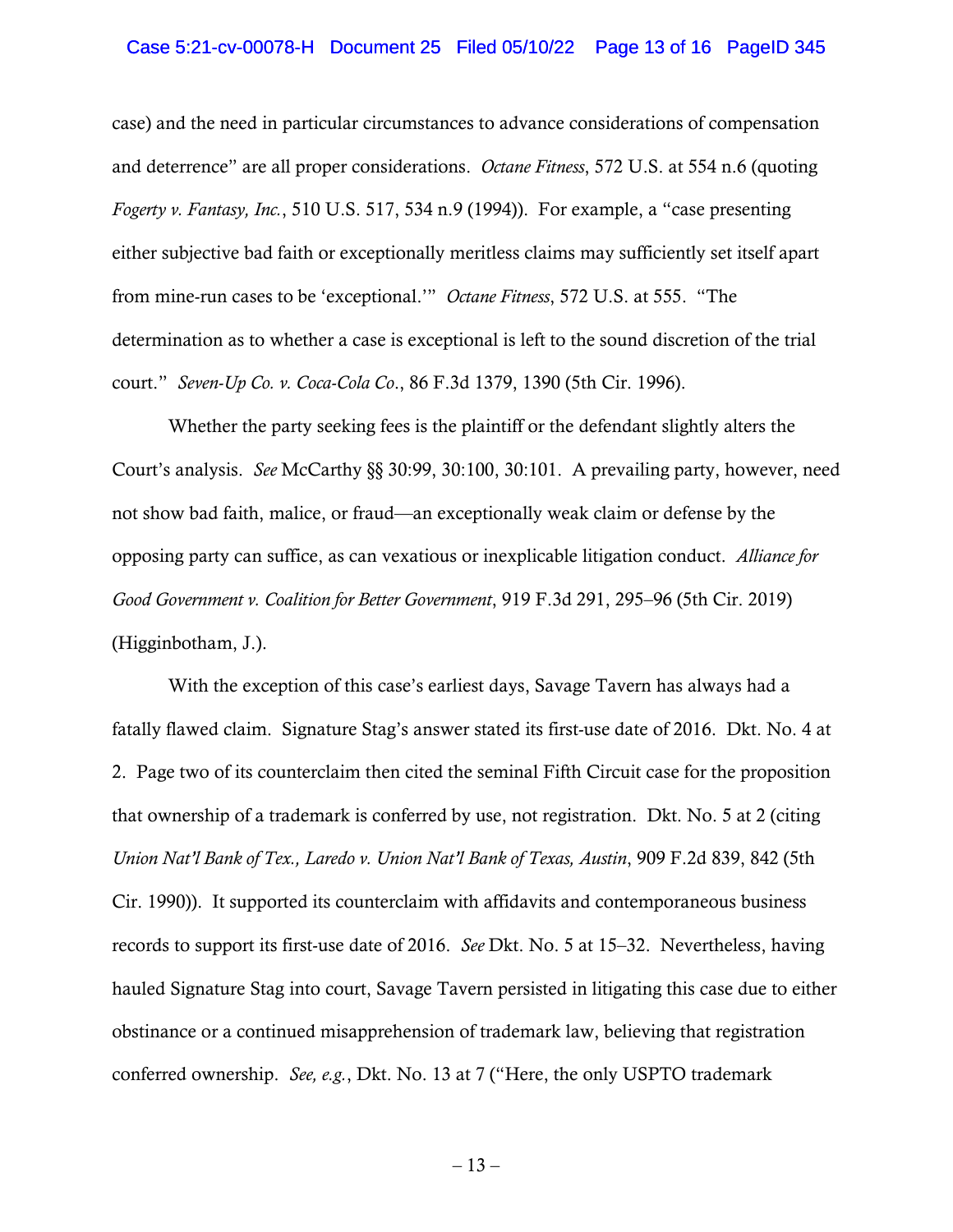### Case 5:21-cv-00078-H Document 25 Filed 05/10/22 Page 14 of 16 PageID 346

ownership before this Court is that of Plaintiff, demonstrated by Plaintiff's USPTO Certificate of Registered Trademark."). There was no good-faith basis for Savage Tavern's continued litigation of this case after Signature Stag filed its counterclaim, affidavits, and business records. *See* Fed. R. Civ. P. 11.

Moreover, the assertion in Savage Tavern's complaint that it has used the mark in commerce "continually since at least 2017" (Dkt. No. 1 at 4) is wholly unsupported by the record. Savage Tavern offers zero evidence of its use before 2018. The only "evidence" of its use in 2017 comes from its registration statement but, again, that is a self-serving and entirely suspect statement. *Id*. at 12. The Court need not find that the registration was fraudulent to conclude that the asserted first-use date in Savage Tavern's complaint is, as best the Court can tell, a fabrication or blind reliance on the registration statement. Thus, there has been a complete failure of proof on Savage Tavern's part.

Further bolstering the Court's conclusion that this case is exceptional is Savage Tavern's refusal to respond to Signature Stag's motion for summary judgment. Savage Tavern has not dismissed its claims against Signature Stag despite the Court's exhaustive analysis in the preliminary injunction opinion, but it offers no response to the summary judgment motion. *See Off Lease Only, Inc. v. Lakeland Motors, LLC*, 846 F. App'x 772 (11th Cir 2021) (affirming an award of fees based on the weakness of the plaintiff's case and the lack of evidence in response to the defendant's summary judgment motion). Savage Tavern's continued assertion of its claims after the preliminary injunction—but complete silence in response to Signature Stag's motion—speaks volumes. That contrast further demonstrates the exceptional nature of this case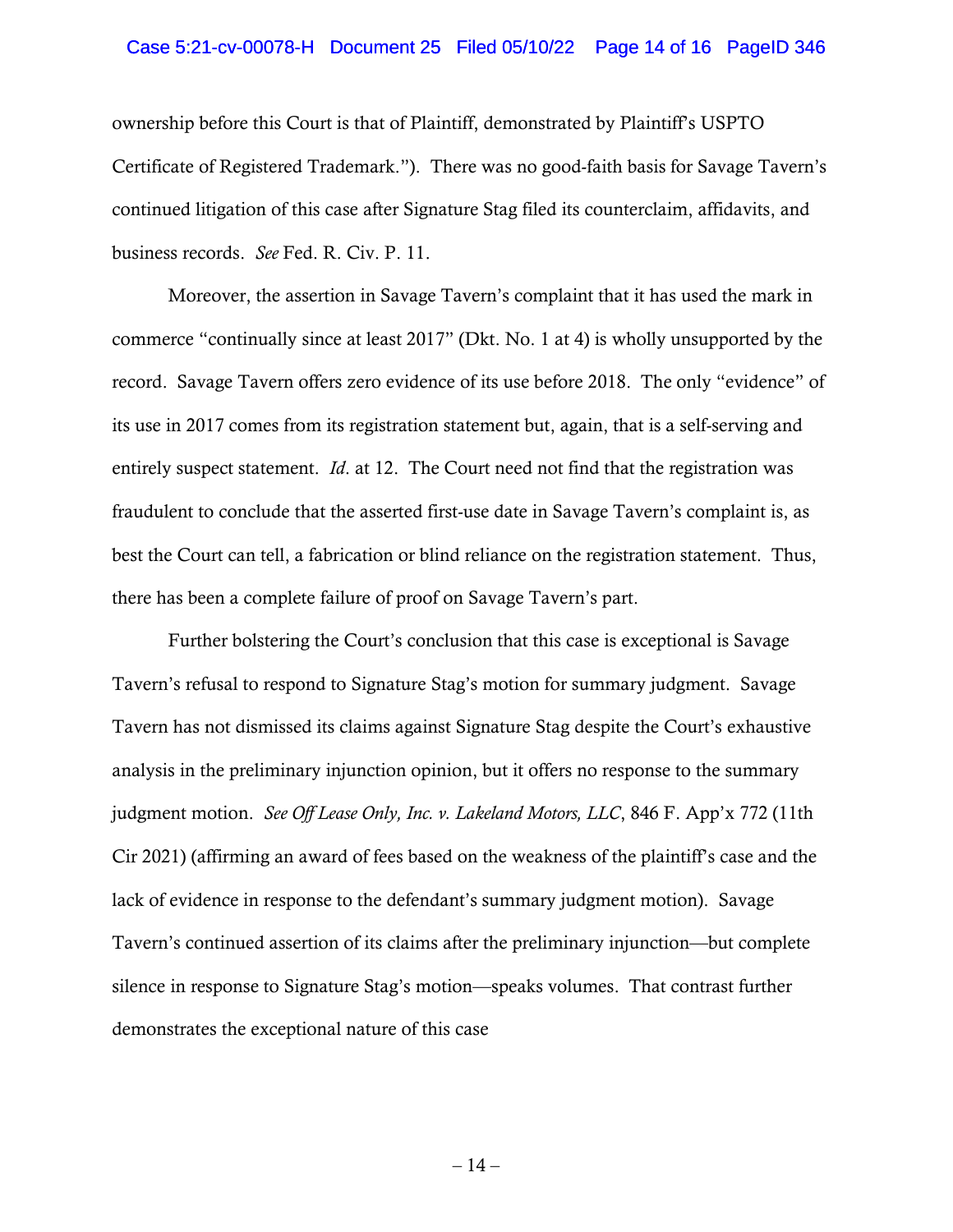### Case 5:21-cv-00078-H Document 25 Filed 05/10/22 Page 15 of 16 PageID 347

In short, the weakness of Savage Tavern's litigating position and the unreasonable manner in which it persisted in that position compel the Court to conclude that this is an exceptional case. The Court will, however, cabin the fees award to those incurred after Signature Stag filed its answer and counterclaim. Savage Tavern's complaint is not unreasonable on its face, but it became so in light of Signature Stag's unrebutted evidence and Savage Tavern's own assertions, which were contrary to the Lanham Act's plain text and longstanding common law rules.

### 5. Conclusion

First use is a necessary but not sufficient condition to prevail in a trademark action. If the owner of a registered mark is sued by someone who uses the same mark in a different part of the country or for different goods, the junior user may emerge unscathed because there is no likelihood of confusion. But where two parties use the same mark in the same area and on similar goods, giving rise to a likelihood of confusion, ancient principles of trademark law dictate that the senior user prevails. Savage Tavern started this lawsuit with that contention—that its use was fundamentally incompatible with Signature Stag's. It now finds itself hoisted by its own petard.

Thus, for the reasons set forth above and in the Court's memorandum opinion and order granting a preliminary injunction (Dkt. No. 21), the defendant's motion for summary judgment (Dkt. No. 22) is granted as to its state and federal infringement claims and its cancellation claim, but it is denied as to its fraudulent-registration claim and as to any dilution or trade-dress claims. Similarly, the Court concludes that this is an exceptional case within the meaning of 15 U.S.C. § 1117(a). Signature Stag is entitled to recover attorney's fees incurred after April 22, 2021.

 $-15-$